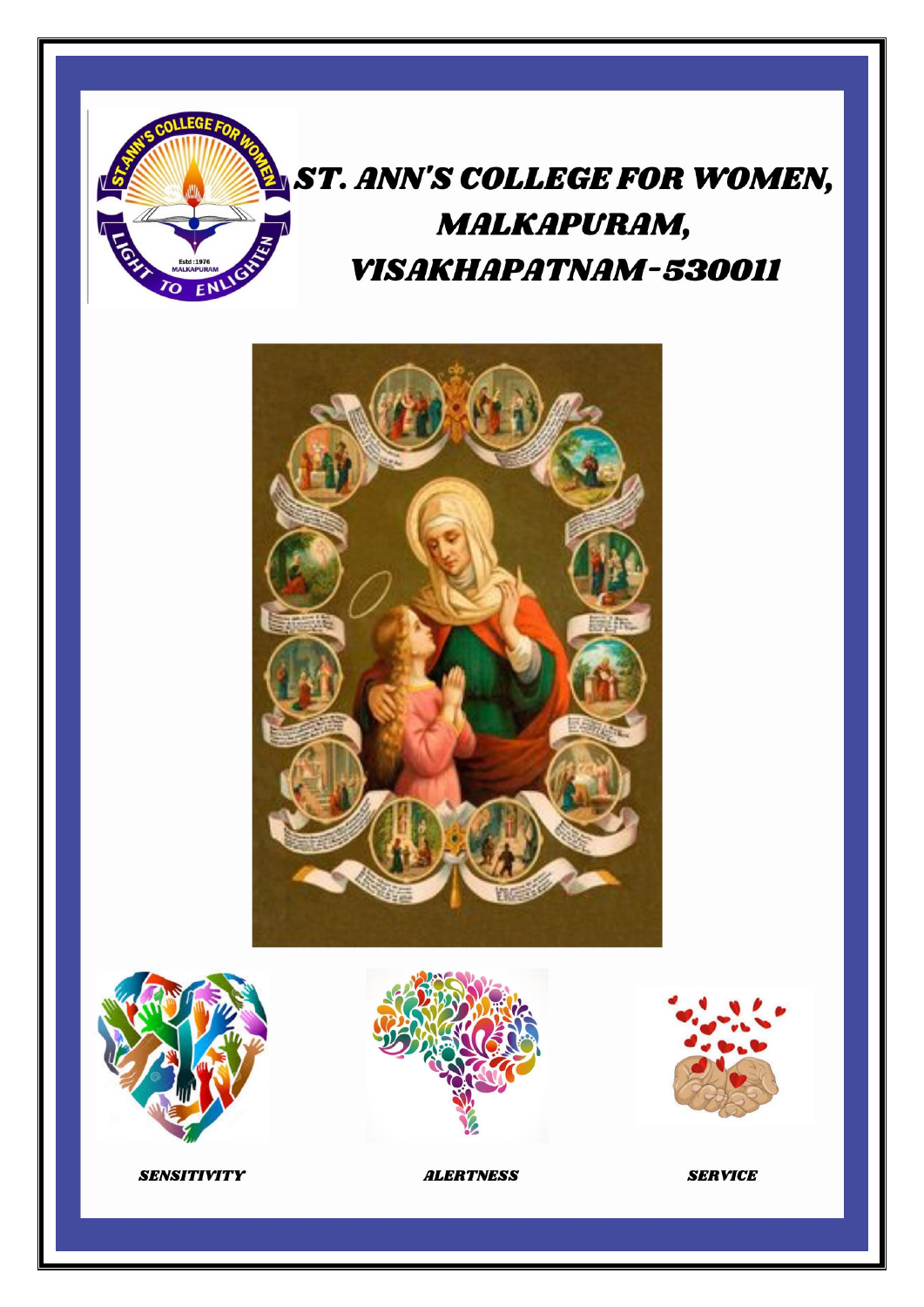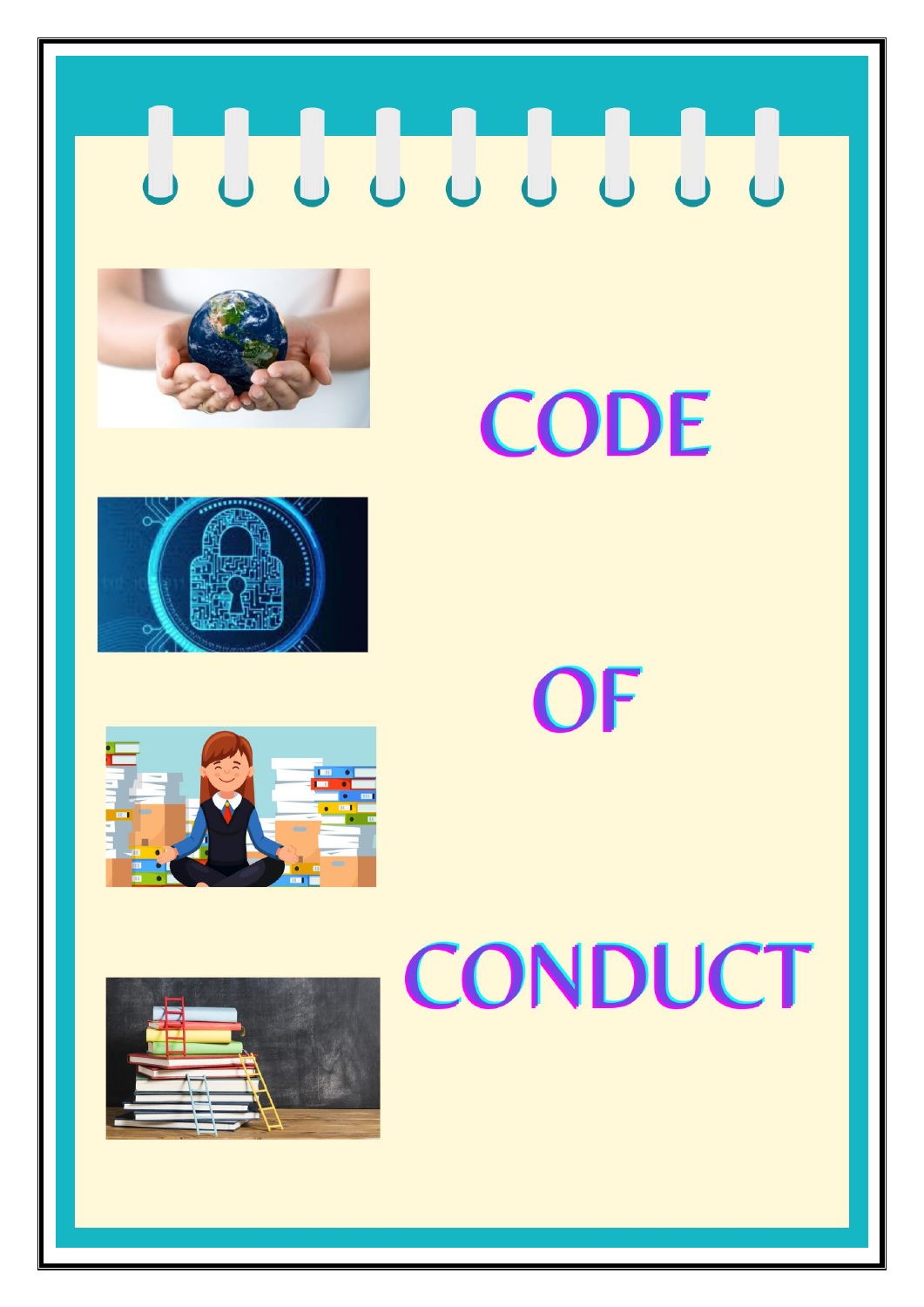# AIMS AND OBJECTIVES

- **Holistic Education**: Our educational programme aims at the integrated development of the human person. As a catholic institution our attempt is to lead our students to various avenues of knowledge and help them to think creatively. We focus our attention to provide a sound, intellectual, spiritual, psychological, physical, moral, social, and cultural formation.
- **Academic Excellence**: In addition to textual knowledge, our educational institutions inculcate in the student's intellectual curiosity, habits of systematic work, personal quest for knowledge, critical and creative thinking and an aptitude for research.
- **Spiritual Education:** The Spiritual Education programmes are geared towards fostering in our students a high degree of awareness of God, self, others and the universe, religious tolerance, the capacity to face challenges and transcend suffering, the quality of being inspired by vision and values, and a sense of communion with all living beings.
- **Physical development:** Our curriculum includes a well- developed programme of physical development, sports and games, yoga and other outdoor exercise which helps to develop a healthy body, self-discipline, an attitude of grateful acceptance of one's life as a gift of God. It also promotes the spirit of teamwork.
- **Creative leadership:** Students are trained in leadership qualities to be inspiring persons with courage and inner strength and to take up responsibilities for the welfare of all.
- **Faith formation:** As directed by the founder, our institution has responsibility to make values of Jesus come alive in the life of Christian/Catholic students.With this in mind we facilitate Bible study and Catechism classes for Catholic students.
- **Value Education:** We prepare future citizens who would think and work for the motherland with the spirit of dedication, irrespective of their difference in caste, creed or religion. A balanced sense of values is fostered to prepare the students for different professions and for a meaningful life.
- **Universal Brotherhood:** The students are helped to be aware and accept that all are children of the same God, the Father who is the author and source of life and creation. Our educational programme enables the students to respect all religions. It creates awareness that the people of different religions are co-pilgrims guiding one another towards the one immanent and transcendent God.
- **Dignity of Labour**: Our educational programme fosters a healthy attitude towards manual labour and hard work. The staff and students take responsibility in keeping the school and surroundings clean. Every employee is treated with dignity and love.
- **Social Awareness**: The students are trained to have respect for the basic human dignity and human rights as well as deep compassion for the poor and downtrodden. We make them aware of the evils existing in the society and instil in them a sense of justice to establish a just society.
- **Eco- Friendliness**: Love and respect for Mother Earth is an important aspect of our educational endeavour. We help the children grow in harmony with nature. We encourage them to participate in beautifying the environment and preserving the richness of Mother Earth.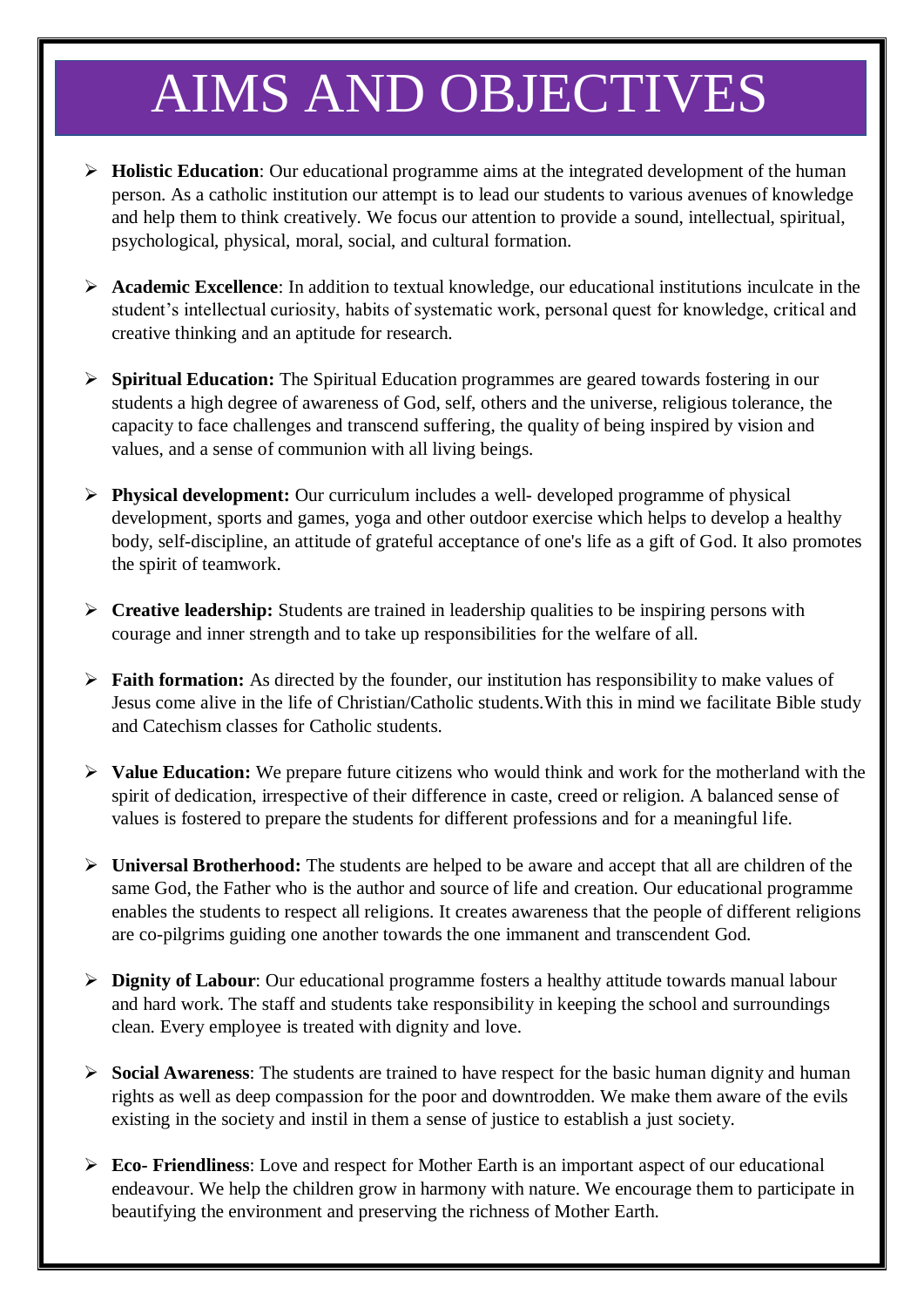# GENERAL POLICIES

#### **Concern for the poor and marginalized**

We have our concern for the poor and marginalized, expressed by..

- giving preference to the poor and marginalized in admission
- giving free education or fee concession to deserving students.
- conducting specific programmes for the school drop outs.
- maintaining reasonable proportion between vernacular and English Medium Schools in rural and urban areas.
- collaborating and net working with other agencies in the programme for the poor.
- lending our buildings and facilities to conduct programmes for the upliftment of the weaker sections.
- Giving scholarships to help the socio-economically backward students.

Our institutions take care to work for the stains of women, their dignity, rights and freedom by..

- encouraging and promoting girl child education.
- conscientizing girls on their rights and responsibilities.
- conducting various sessions and programmes for empowering girls.

## **Academic and Non- academic programme**

- The entire academic and non academic programme is oriented and planned so as to realize our vision as educators with a specific identity.
- While aiming at academic excellence, the overall formation of the individual student is given adequate attention and priority.
- We make the optimum use of the physical facilities and infrastructure such as the building and furniture, laboratory and library, playground and playing equipment's, for enhancing the quality of our educational programme.
- In tune with the `holistic' approach towards education, yoga, meditation, cultural and social activities, sports and games, social awareness programmes, art education, work experience etc., are incorporated in the curriculum.
- The students are trained in appropriate leadership qualities by means of suitable forums such as Students council, NSS and NCC.

# **Training in Human Values**

 Apart from the formal instruction on value education, every opportunity is utilized to instil the right values in the minds of the students.

Value based subject teaching is emphasized. Relevant social values are effectively conveyed through...

- exposing the students to service centres such as home for the disabled, destitute home, home for the aged, orphanages and visits to slums and prisons.
- counselling and career guidance
- seminars and workshops
- fund raising for the welfare of the poor.
- adopting a village and responding to one of the urgent needs of the area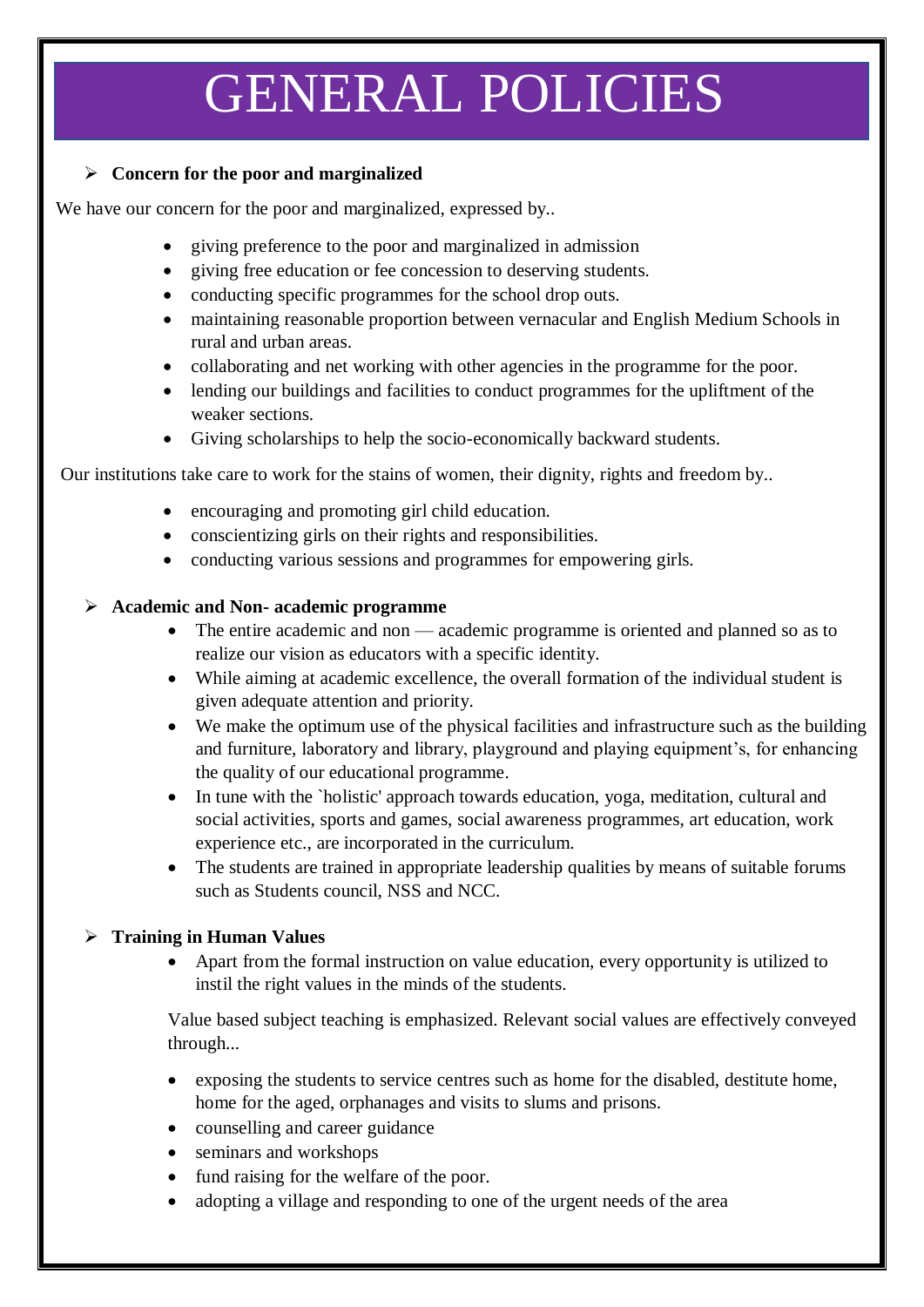conducting awareness programmes on HIV / AIDS, women's rights, child labour, exploitation of the poor / marginalized, inter religious harmony, conservation of nature, globalization, usage of natural resources, electricity, water etc

### **Non-formal Education**

• The various Non-formal centres, the allied institutions and study houses attached to our educational centres are integral part of our Educational Apostolate. The facilities and other infrastructures such as libraries, sports and games, and gadgets are provided to the inmates. A conducive atmosphere, supervised learning and group building activities help them in their learning.

# **ADMISSION:**

- $\triangleright$  The students can apply for the college through official website assigned by the government of Andhra Pradesh for the new academic year.
- $\triangleright$  After the online admission the students are expected to submit their documents to the college.
- $\triangleright$  No candidate is denied admission on the basis of their religion, caste, sex or place of birth.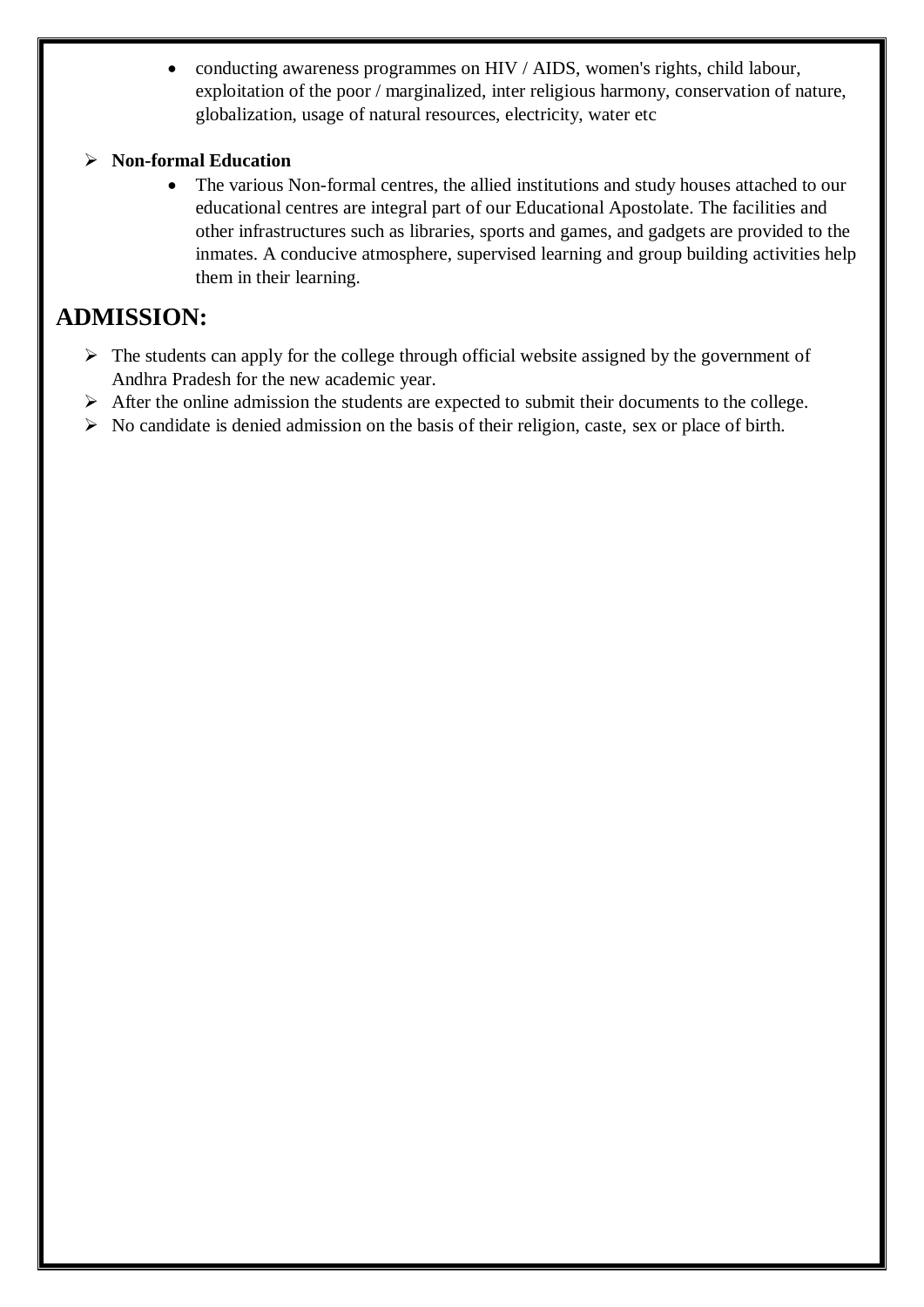# CODE OF CONDUCT FOR EMPLOYEES

# **1. SERVICE CONDITIONS: TEACHING AND NON — TEACHING STAFF**

1.1. Every employee shall abide by all the rules and regulation, currently in force in the educational institution and obey all lawful orders and directives of the appointing authority.

1.2. The employee appointed in the educational institution shall devote his/her entire time to the duties of the said employment and shall not either directly or indirectly carry on or be concerned in any trade, business or canvassing work or private tuition or the like, of remunerative kind. No employee shall apply for any job or appear for examination or interview without obtaining the written permission of the head of the institution

1.3. The Employee shall be present in the institution during the working hours, whether they have teaching or not, and they are expected to take an active part in the co-curricular activities of the institution and all that pertains to the discipline and other established traditions of the institution. They are to be available even outside the normal working hours if the activities demand their presence.

1.4. As the Correspondent/Principal may require the service of any of the employees during the vacation, they shall not leave the station at any time without intimating to the Correspondent/Principal and without leaving the address with her.

1.5. Every employee of the institution shall-

- maintain absolute integrity and devotion to duty.
- comply with the directions given from time to time by the appointing authority.
- do nothing that is unbecoming of an employee.

1.6. Every employee shall conduct himself/herself soberly and temperately in the college premises and deal with respect for all concerned.

1.7. The eligibility of an employee for promotion shall he determined primarily with reference to the higher qualifications, performance and availability of vacancy in the higher grade.

1.8. No employee shall take leave on the first and last working days of the academic year.

1.9. Every employee shall strive to be a model to his/her students in honesty, loyalty, hard work, uprightness of character and religious tolerance.

# **2. CODE OF CONDUCT FOR THE EMPLOYEES**

Every employee is expected to be exemplary in his/her public and private life. His/Her loyalty, sense of dedication and integrity of character shall be an inspiration to the youth entrusted to his/ her care.

### **Every employee shall be governed by the following Code of Conduct.**

2.1. No teacher / employee shall...

- knowingly or wilfully neglect his/her duties.
- divulge confidential matters related to school.
- propagate through his/her teaching or otherwise, communal or sectarian outlook or incite or allow any staff or student to indulge in the same.
- while being present in the college, absent himself/herself (except with the prior permission of the head of the college) from the class which he/she is required to attend.
- remain absent from the college without leave or without the prior permission of the head of the college.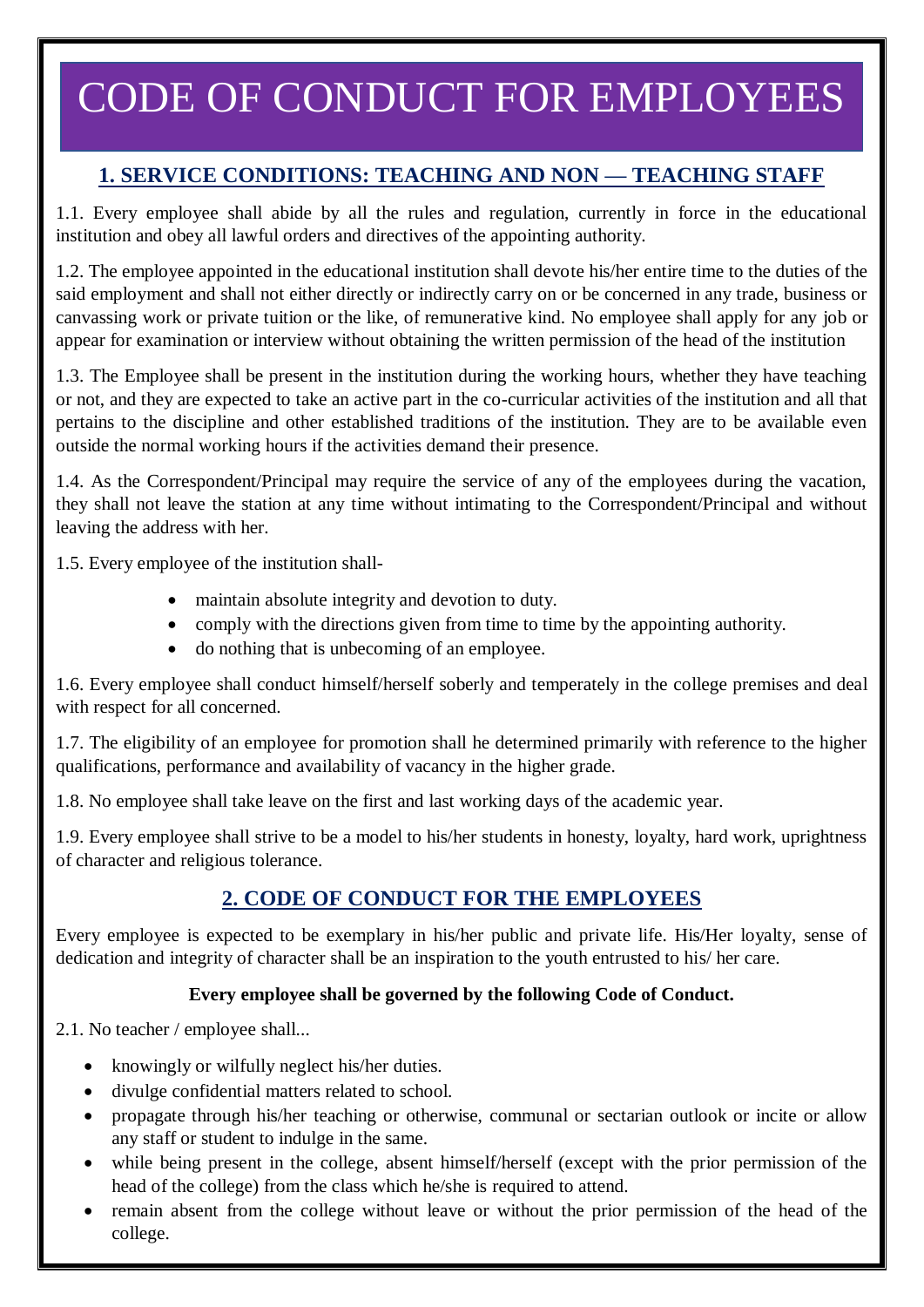- accept any job of a remunerative nature from any source other than the institution or engage in any business.
- publish hooks commonly known as keys or assist directly or indirectly in their publication or engage as an agent or canvasser for any publishing firm or trade.
- ask for or accept any contribution, or associate with the raising of any funds or make any collection, in cash or kind in pursuance of any object whatsoever, except subscription from the members of any association of teachers.
- enter into any monetary transaction with any student or parent nor shall exploit his/her influence for personal ends or conduct his/her personal matters in such a manner that he/she has to incur a debt beyond the means to repay.
- allow any member of his/her family or any other person acting on his/her behalf to accept any gift from any student, parent or any person with whom he/she has come into contact by virtue of the position in the school
- become or continue to be a member of any literary, scientific or professional organization.
- make any representation for the redressal of any bonafide grievance, subject to the condition that such representation is not made in any rude or indecorous language.

2.2. Every teacher / employee shall.. . be punctual in attendance and in respect of his/her class work/duty and for any other work connected with the duties assigned to him/her by the head of the school. • abide by the rules and regulations of the school and also show due respect to the appointing authority. • conduct remedial classes during the zero period or after the school. • be allowed to appear for any examination only after obtaining prior written permission of the appointing authority. The breach of any condition specified above shall be deemed to be a breach of the Code of Conduct.

### 3. **DISCIPLINARY ACTION** (Suspension, Termination, Dismissal)

To maintain the excellence of education, it is important that the teachers and other staff of the institution perform their duties in the manner in which it is required to be done, according to the rules and code of conduct. The employees must realise that this institution is established only for the purpose of imparting education to the students. The teachers are like foster-parents who are required to guide the students in the pursuit of education. Hence the staff must perform their duties properly and for the benefit of the students. So when allegations of miss-conduct are made on the staff, a disciplinary enquiry will be conducted and appropriate disciplinary action will he taken if the miss-conduct of the staff is proved. A fair domestic enquiry will be conducted in accordance with the principles of natural Justice and the nature of duties of the staff.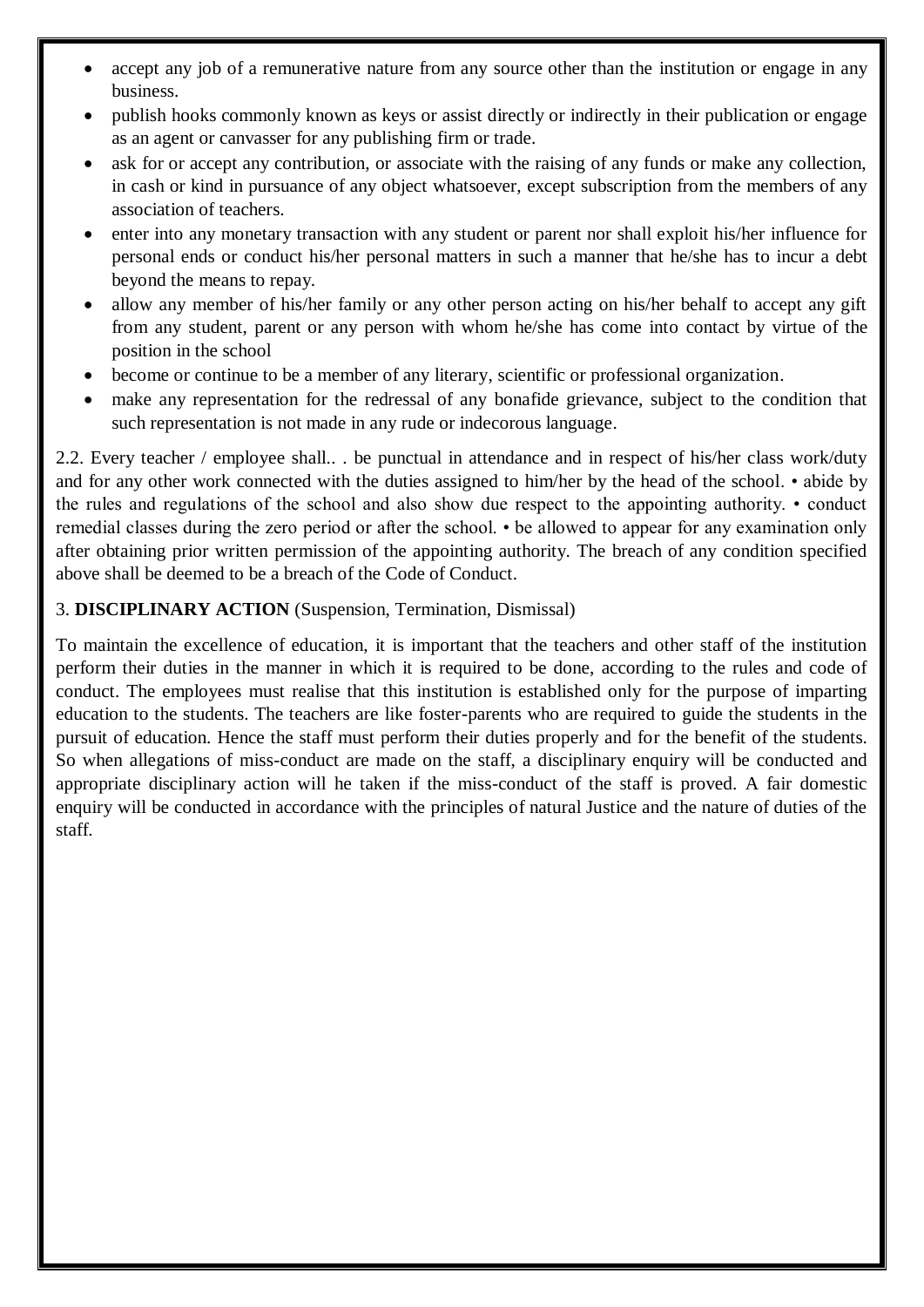# CODE OF CONDUCT FOR STUDENTS

### **STUDENT DISCIPLINE:**

- The day begins with a common morning prayer in which all participate.
- The College expects the students to be punctual and regular in attendance for all classes. They are in their class rooms at the first bell which goes 5 minutes before the commencement of the morning/evening sessions.
- A day's attendance requires presence at all lectures at both sessions.
- The absentees get prior permission from the Principal. Both the hostel and day students notify their absence from lectures to the Principal through leave notes. Absence without leave notes is subject to penalty.
- Students who require permission for leave from a lecture hour or a part of a lecture hour obtain it from the concerned lecturer before the lecture hour.
- Students who require leave for a whole session obtain it from the Principal through a written leave letter.
- Students who absent themselves without the above proper permissions are fined at the discretion of the Principal
- Students are to have 75% of the total attendance fixed for each course.
- Students do not leave the college premises during sessions without the permission of the Principal.
- Students spend their free hours in reference hall and study.
- The day students do not enter the hostel quarters.
- Prior permission of the Principal is essential to hold any meeting or gathering in the college premises.
- No books, magazines or newspapers which are in no way related to the classes/studies are brought into the campus.
- Letters addressed to students in the college are subject to scrutiny by the Principal.
- No collection/subscription of any kind is allowed without the knowledge and consent of the Principal.